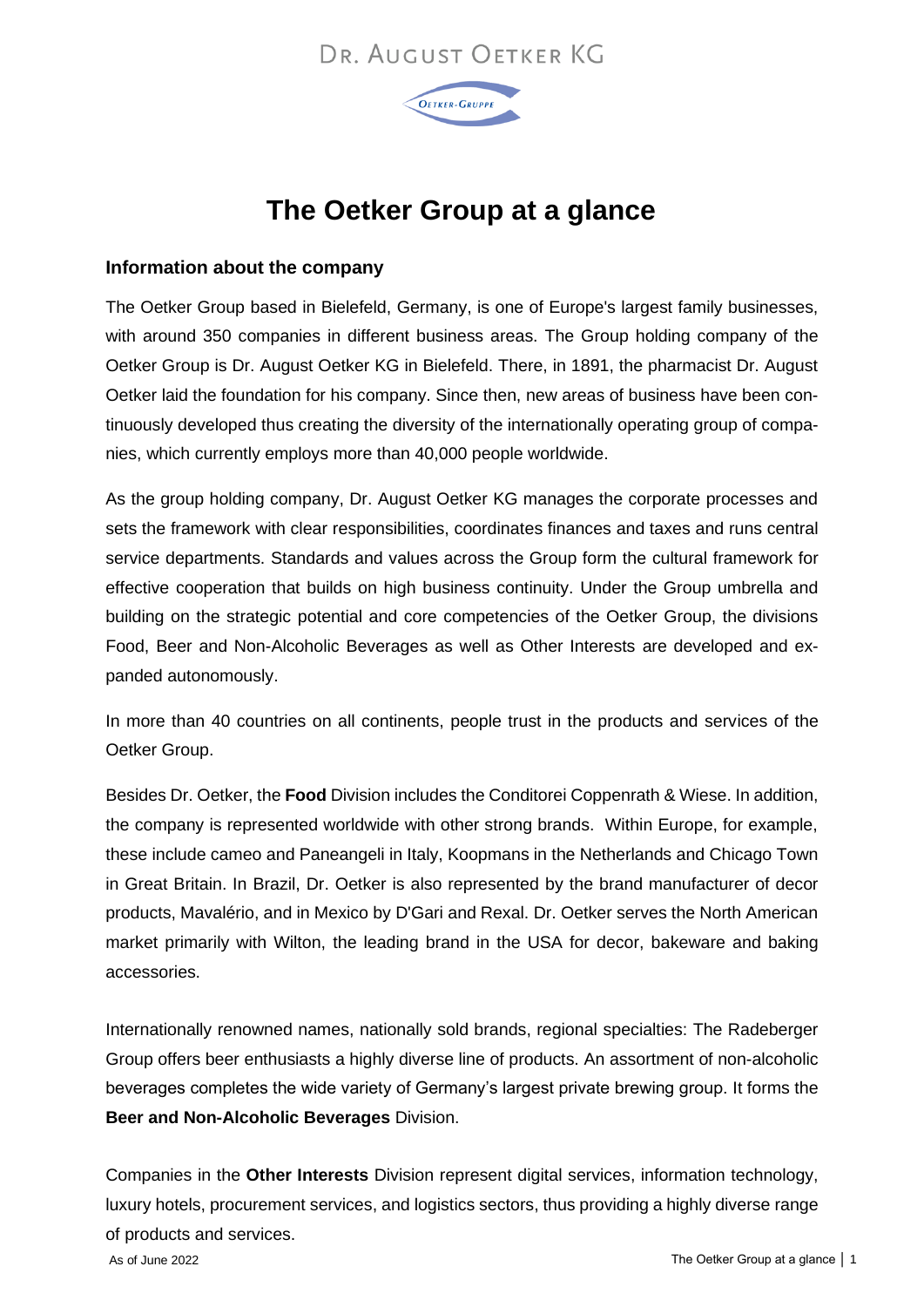## DR. AUGUST OETKER KG



#### **Note:**

In July 2021, the limited partners of Dr. August Oetker KG announced the division of the companies of the former Oetker Group into two independently operating groups of companies. Since 1 November 2021, Richard Oetker, Rudolf Louis Schweizer, Philip Oetker, Markus von Luttitz and Ludwig Graf Douglas have remained as limited partners of Dr. August Oetker KG. Dr. Alfred Oetker, Carl Ferdinand Oetker and Julia Oetker have sole ownership of Henkell & Co. Sektkellerei KG, Martin Braun Backmittel und Essenzen KG, Chemische Fabrik Budenheim KG, Atlantic Forfaitierungs AG, Belvini.de GmbH, Co-lumbus Properties, Inc. as well as Oetker Hotel Management Company GmbH, Hôtel Le Bristol S.A.S. via a newly founded holding company, the Hotel Château du Domaine St. Martin S.A.S. in Vence, and the art collection Rudolf August Oetker GmbH. These companies no longer belong to Dr. August Oetker KG as of 1 November 2021.

#### **Management structure of the Oetker Group**

To this day, the owner family exerts considerable influence on the group's strategy and business policy. The values, which are solidified in more than 130 years of corporate history and place the human being at the center of all action, are still embodied by the members of the highest executive body, the group management, are being upheld by group companies, and are being actively transferred into the increasingly digitized future.

The management structure ensures that decisions are made locally, close to the market, and based on the needs of the line of business concerned, while resources are pooled centrally at the same time. The management level consists of the shareholders, the advisory board, group management, and the executive boards of the individual companies.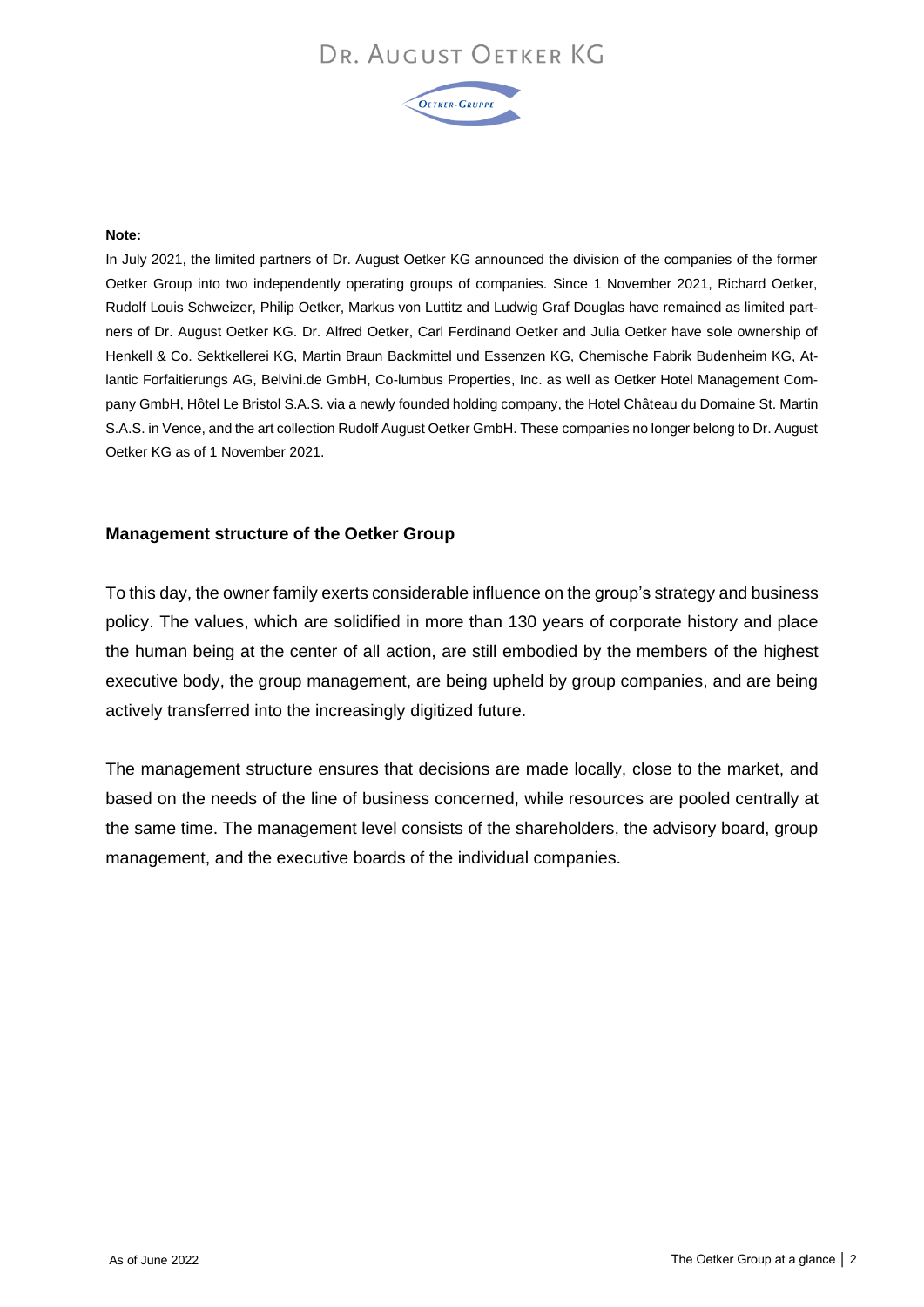## DR. AUGUST OETKER KG



# Group Management



**Dr. Albert Christmann** General Partner of Dr. August Oetker KG

*Food; Beer and Non-Alcoholic Beverages; Platforms and Ecosystems; Human Resources; Corporate Communication*



**Ute Gerbaulet** Chief Representative of Dr. August Oetker KG

*Other Interests; Oetker Digital; be8 Ventures; Finance, Controlling, Legal and Taxes*